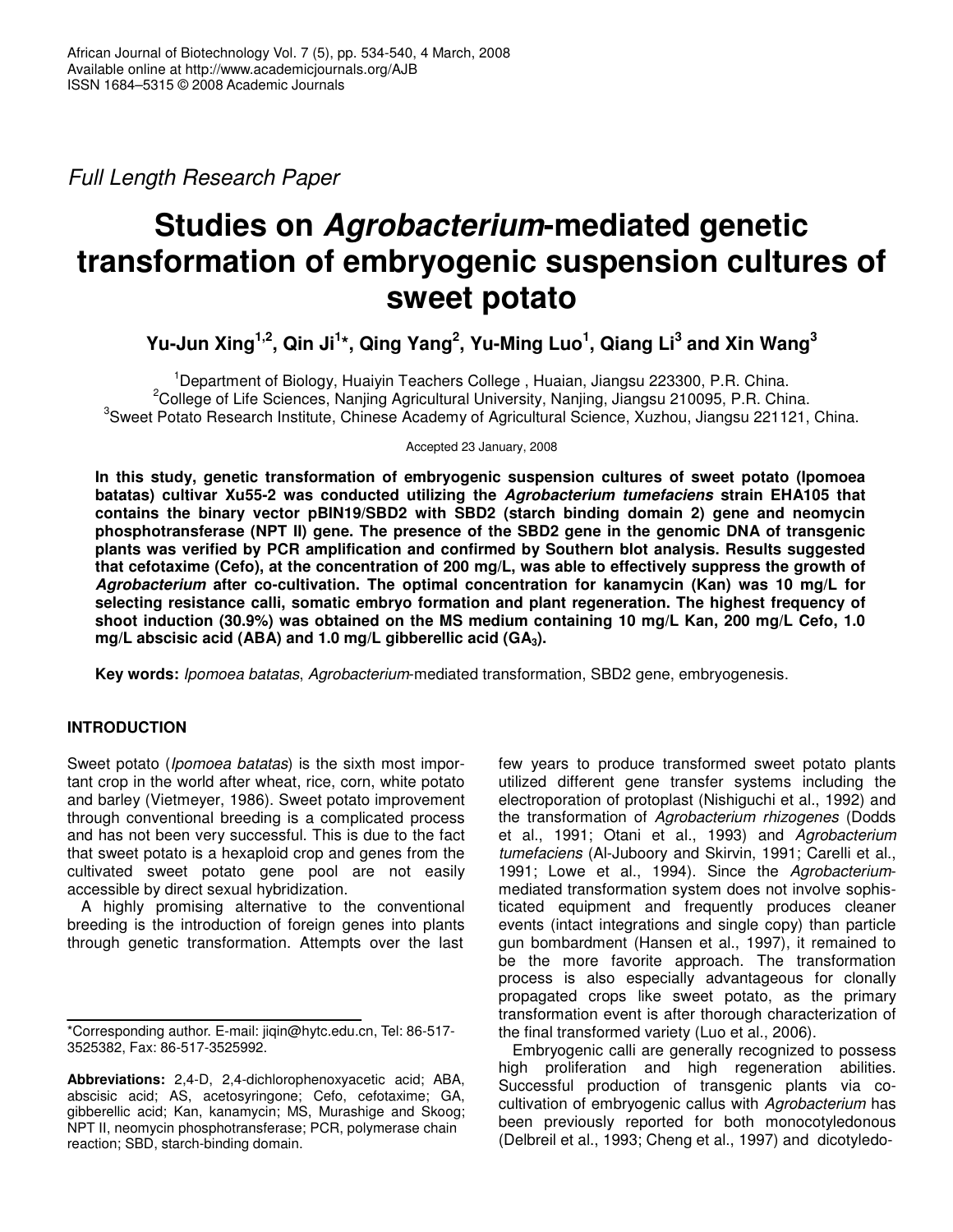

nous plant species (Nakano et al., 1994), including sweet potato cultivars Jewel (Moran et al., 1998) and Li Zixiang (Zhai and Liu, 2003). However, previously we observed the formation of calli and root-forming calli when various tissues of sweet potato (cultivar Xu55-2) were used as explants for *Agrobacterium* transformation. Yet after the formation of shoot-forming calli, plant regeneration stopped.

In this study, the *A. tumefaciens* strain EHA105 harboring the pBIN19/SBD2 plasmid was used for the transformation and regeneration studies of the embryogenic suspension cells of sweet potato Xu55-2. An efficient plant transformation and regeneration system was established, which would provide guidance on the improvement of sweet potatoes through genetic engineering.

### **MATERIALS AND METHODS**

## *Agrobacterium* **and the plasmid**

*A. tumefaciens* strain EHA105 (rifampicine resistant) harboring the plasmid pBIN19/SBD2 was transformed into sweet potato cultivar Xu55-2. The pBIN19/SBD2 plasmid contained two SBD fusions through an artificial PT-rich linker. The SBD2 gene expression was under the control of the tuber-specific potato GBSSI promoter from the plant expression vector pBIN19. Amyloplast entry of SBD2 was mediated by the potato GBSSI transit peptide from the vector. The NPT II gene was designed for the selection of kanamycin (Kan) resistance (Figure 1) (Ji et al., 2004).

#### **Establishment of embryogenic suspension cultures**

The top buds (about 1–1.5 cm in length) were cut from sweet potato plants, washed with running water, surface sterilized in 70% ethanol for 30 s before soaked in 0.1%  $HgCl<sub>2</sub>$  solution containing one drop of Tween-20 for 3 min. The buds were then rinsed five times with sterile distilled water. The shoot apices of 1 mm in length were cut from the sterilized buds and placed on MS (Murashige and Skoog, 1962) solid medium containing 2 mg/L 2,4-dichlorophenoxyacetic acid (2,4-D) (CIM media, Table 1) at 28ºC in the dark for 40-60 d, refreshing medium at 25 d intervals. The embryogenic callus, derived from shoot apices of the Xu55-2, was used to initiate embryogenic suspension cultures in the CIM liquid medium with shaking at 100 rpm, at 28ºC with a 14 h photoperiod for 80 days. Fresh medium was replaced every week during the experiments.

## **Culture of the** *Agrobacterium*

The *Agrobacterium* with the pBIN19/SBD2 plasmid was grown in 50 mL LB (pH 7.0) medium containing 100 mg/L rifampicine and 50 mg/L kanamycin with shaking at 180 rpm at 28ºC in the dark until OD<sup>600</sup> reached 0.6. Cells were collected by centrifugation at 4000 rpm for 10 min and re-suspended in 50 mL MS liquid medium.

#### **Plant transformation**

After sub-culturing in the CIM liquid medium for 3 days, the embryogenic suspension cultures were treated with 0.45 mmol/L mannitol for 60 min and washed twice with 0.16 mol/L CaCl<sub>2</sub>. Subsequently, the cell aggregates were incubated in *Agrobacterium* suspension for 10 min, and blotted dry on sterile filter papers. The mixed cell aggregates were then incubated in the CIM liquid medium supplemented with 0.1 mmol/L acetosyringone (AS) at 28ºC in the dark for 4 days.

#### **Determination of the** *Agrobacterium***-killing cefotaxime concentration**

Cefotaxime was used to kill the rest of *Agrobacterium* after cocultivation. The effective killing concentration of Cefo in the medium was investigated. The co-cultivated cell aggregates were transferred to CM0, CM1, CM2, CM3, CM4 and CM5 liquid media (Table 1) and incubated at 28ºC with shaking at 100 rpm and a 14 h photoperiod. Observation on the growth suppression of *Agrobacterium* was conducted for 7 days.

## **Kanamycin sensitivity test**

To test the kanamycin sensitivity of the embryogenic callus, cell aggregates were incubated on CIM, CIM1 CIM 2 CIM 3 CIM 4 and CIM 5 media containing various amounts of Kan (Table 1). Calli were refreshed on the same solid medium once. Six weeks after inoculation, the frequency of embryogenic callus livability and proliferation were examined.

#### **Regeneration of transgenic plants**

After the growth of *Agrobacterium* was suppressed with Cefo, cell aggregates (0.5 - 0.7 mm in size) from embryogenic suspension cultures were transferred to the MS medium containing 2 mg/L 2,4- D, 10 mg/L Kan and 200 mg/L Cefo (SPM medium) and incubated for two months to form the Kan-resistance embryogenic calli. The embryogenic calli were further transferred to different RM media containing either abscisic acid (ABA) alone or in combination with different concentrations of gibberellic acid  $(GA<sub>3</sub>)$  (Table 1). Calli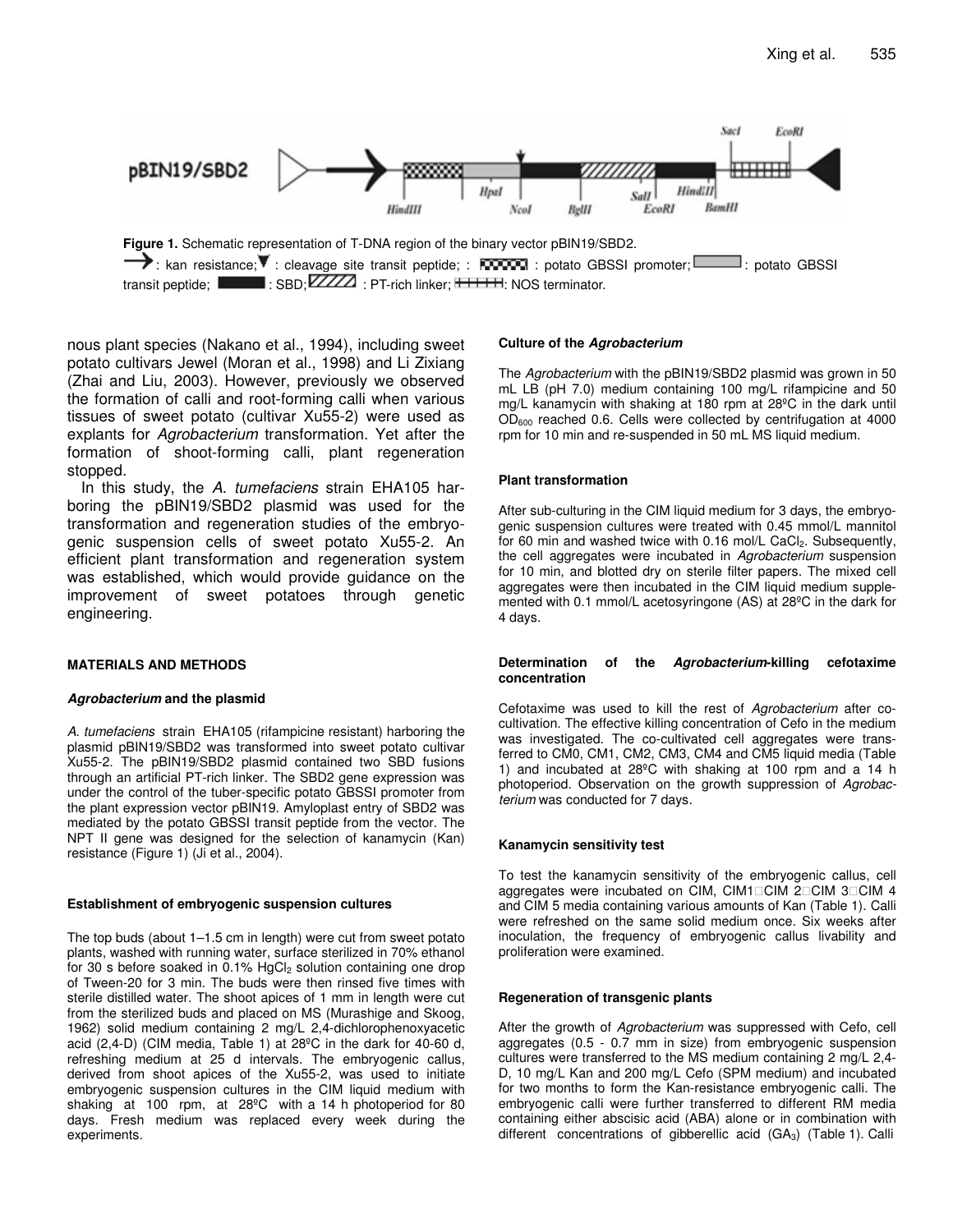| <b>Medium</b>    | <b>Basic medium</b> | $2,4-D$ (mg/L) | Kanamycin (mg/L) | Cefotaxime (mg/L) | ABA (mg/L) | $GA_3$ (mg/L) |
|------------------|---------------------|----------------|------------------|-------------------|------------|---------------|
| <b>CIM</b>       | <b>MS</b>           | 2              |                  |                   |            |               |
| CIM <sub>1</sub> | <b>CIM</b>          |                | 5                |                   |            |               |
| CIM <sub>2</sub> | <b>CIM</b>          |                | 10               |                   |            |               |
| CIM <sub>3</sub> | <b>CIM</b>          |                | 15               |                   |            |               |
| CIM4             | <b>CIM</b>          |                | 20               |                   |            |               |
| CIM <sub>5</sub> | <b>CIM</b>          |                | 25               |                   |            |               |
| CM <sub>0</sub>  | CIM (liquid)        |                |                  | 0                 |            |               |
| CM <sub>1</sub>  | CIM (liquid)        |                |                  | 100               |            |               |
| CM <sub>2</sub>  | CIM (liquid)        |                |                  | 200               |            |               |
| CM <sub>3</sub>  | CIM (liquid)        |                |                  | 300               |            |               |
| CM4              | CIM (liquid)        |                |                  | 400               |            |               |
| CM <sub>5</sub>  | CIM (liquid)        |                |                  | 500               |            |               |
| <b>RM1</b>       | МS                  |                | 10               | 200               | 1.0        |               |
| RM <sub>2</sub>  | <b>MS</b>           |                | 10               | 200               | 1.0        | 1.0           |
| RM <sub>3</sub>  | МS                  |                | 10               | 200               | 1.0        | 2.0           |

**Table 1**. Media used for kannmycin and cefotaxime sensitivity tests and plant regeneration.

All media listed in Table 1 were autoclaved at 120ºC for 20 min. Growth regulators and antibiotics were filter-sterilized and added to the medium after autoclaving. For the solid medium, 8 g/L agar was added. The pH of all media was adjusted to 5.8.

were incubated for 4-10 weeks to allow the induction of the somatic embryo formation and shoot regeneration. Media were replaced every three weeks during this period. The formed shoots were harvested and tested for root growth on the MS medium containing 10 mg/L kanamycin (GRM medium) in 4 weeks.

#### **Molecular characterization of transgenic plants**

Total genomic DNA was isolated from fresh leaves of transformed and untransformed (control) plants according to the CTAB protocol (Ukoskit et al., 1997) with minor modifications. The DNA was then used for PCR amplification and Southern blot analysis.

The presence of SBD2 gene in genomic DNA of the transgenic sweet potato was confirmed first by PCR amplification with the primers 5'- AAGCCAAACTTCACTAGACACCAA-3' and 5'- AGATCTCTGCCAATTCACGTTAA-3'. The pBIN19/SBD2 plasmid DNA was used as a positive control. Amplification was carried out under the following conditions: 94ºC for 4 min as initial denaturetion, followed by 30 cycles of 94ºC for 1 min, 57ºC for 45 s, 72<sup>°</sup>C for 1 min and the final extension at 72<sup>°</sup>C for 10 min. Amplified DNA fragments were separated by electrophoresis on 0.8% (w/v) agarose gel.

For Southern blot analysis, the plant genomic DNA samples from transformed and untransformed (control) plants were digested with BamHI and NcoI restriction endonuclease before separated on 0.8% (w/v) agarose gel and blotted onto Hybond-N+ nylon membrane (Amersham). The membrane was fixed by UV crosslinking and hybridized with DIG-labeled SBD2 as a probe (SBD2 gene fragment of 720 bp). Probe labeling was performed according to the manufacturer's instructions (Roche, Germany). The pBIN19/SBD2 plasmid DNA was used as a positive control.

## **RESULTS**

## **Preparation of embryogenic suspension cells and transformation**

The sterilized shoot apices were obtained from sweet

potato plants and cultured on the CIM medium for 40-60 days. After the formation of the friable and yellow granular calli, the calli were transferred into liquid CIM medium. About 80 days later, rapidly proliferating and well dispersed embryogenic suspension cultures were established and used for the genetic transformation in this study (Figure 2A).

## **Determination of Cefo concentration for killing** *Agrobacterium*

After the cell aggregates were co-cultured with *Agrobacterium*, cefotaxime was used for killing the rest of *Agrobacterium*. Results of growth suppression of *Agrobacterium* from different concentration of Cefo were summarized in Table 2. It was observed that infection of *Agrobacterium* around the transformed cell aggregates occurred after 3 days on CM0 and 4 days on CM1, whereas infection of *Agrobacterium* did not happened on CM2 (containing 200 mg/L Cefo) medium, indicating that the efficiency concentration of Cefo to kill the rest of *Agrobacterium* after co-cultivation was at 200 mg/L. Therefore, this concentration was used in all subsequent experiments.

## **Kanamycin sensitivity test**

Various Kan concentrations were tested for embryogenic callus livability and proliferation. The observations were recorded 6 weeks after the induction and summarized in Table 3. Data suggested that increased Kan concentration in the medium significantly decreased the frequency of embryogenic callus liveliness and proliferation. When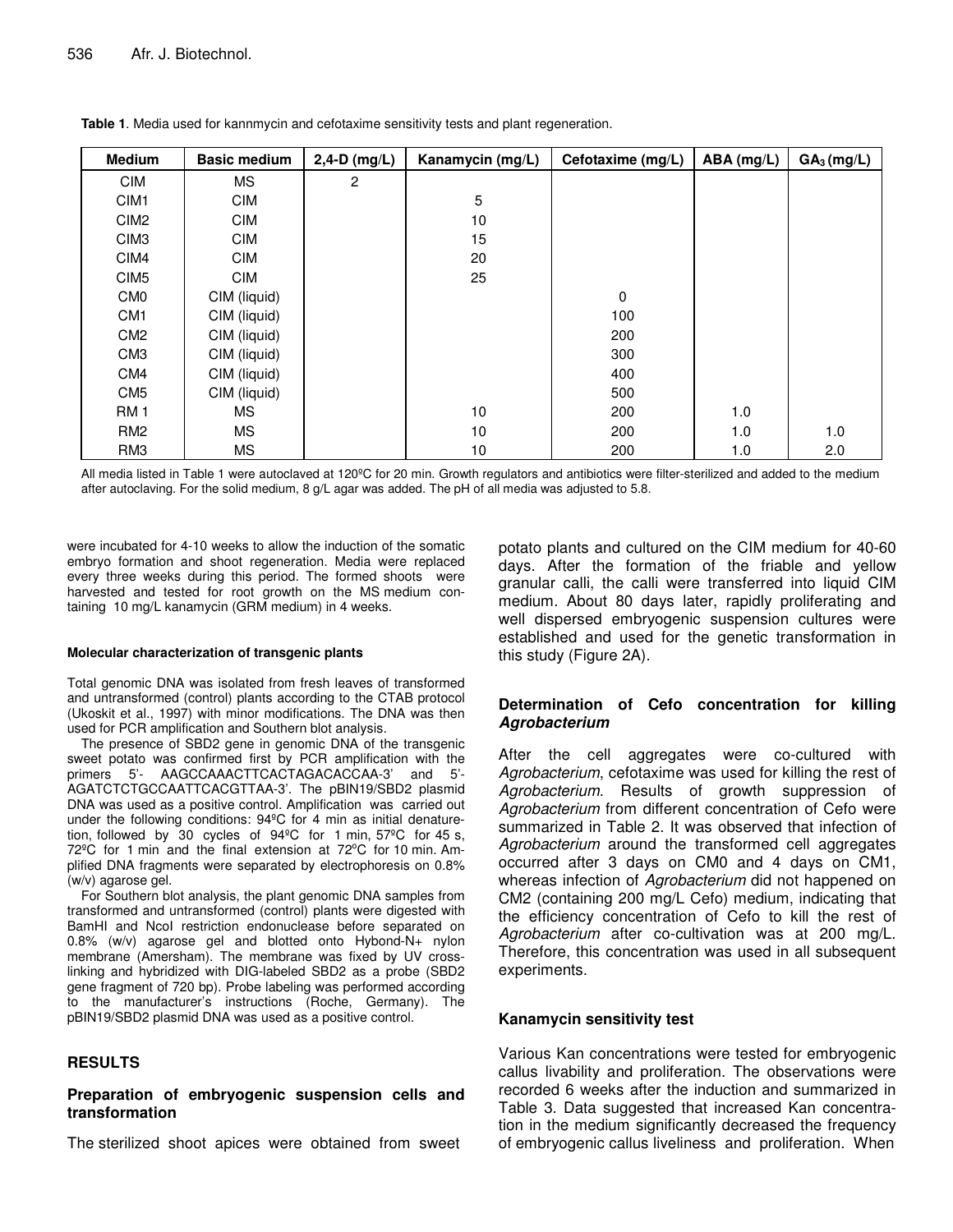

**Figure 2.** Growth and differentiation state of embryogenic calli co-cultured before and after with *Agrobacterium*. (A) Embryogenic suspension cells. (B) Kan-resistance calli (white calli meaned non-kan-resistance calli, yellow calli were Kanresistance calli). (C) Starting to form somatic embrygenic calli. (D) Bigger somatic embryonic growth. (E) Shoot formation from somatic embrygenic calli.

| <b>Medium</b>   | Growth of Agrobacterium |    |    |    |                 |    |  |
|-----------------|-------------------------|----|----|----|-----------------|----|--|
|                 | 2d                      | 3d | 4d | 5d | 6d              | 7d |  |
| CM <sub>0</sub> |                         |    |    | +  | $^{\mathrm{+}}$ |    |  |
| CM <sub>1</sub> |                         |    |    | +  | $^{\mathrm{+}}$ |    |  |
| CM <sub>2</sub> |                         |    |    |    |                 |    |  |
| CM <sub>3</sub> |                         |    |    |    |                 |    |  |
| CM4             |                         |    |    |    |                 |    |  |
| CM5             |                         |    |    |    |                 |    |  |

**Table 2.** Suppression of *Agrobacterium* growth by cefotaxime.

+ = *Agrobacterium* growth; - = no *Agrobacterium* growth.

Kan was at 10 mg/L, the frequency of embryogenic callus liveliness and proliferation was 74.5 and 19.6%, respectively. However, when the concentration was increased to 15 mg/L, the frequency of embryogenic callus livability dropped to 61.5% and the proliferation was completely inhibited. Therefore, 10 mg/L of Kan was chosen as an optimal concentration for the selection of Kan-resistance callus in subsequent experiment.

## **Induction of Kan-resistance callus**

The co-cultured cell aggregates were transferred onto the

SPM medium (MS adding 2 mg/L 2,4-D, 10 mg/L Kan and 200 mg/L Cefo) for selection and proliferation of embryogenic callus. A total of 180 Kan-resistance embryogenic callus were obtained after two months (Figure 2B).

## **Effects of growth regulators on somatic embryogenic formation and shoot regeneration**

The effects of ABA  $(1.0 \text{ mg/L})$  and  $GA_3$   $(1.0 \text{ and } 2.0 \text{ cm})$ mg/L) on somatic embryo formation and shoot regeneration were examined. Results presented in Table 4 sug-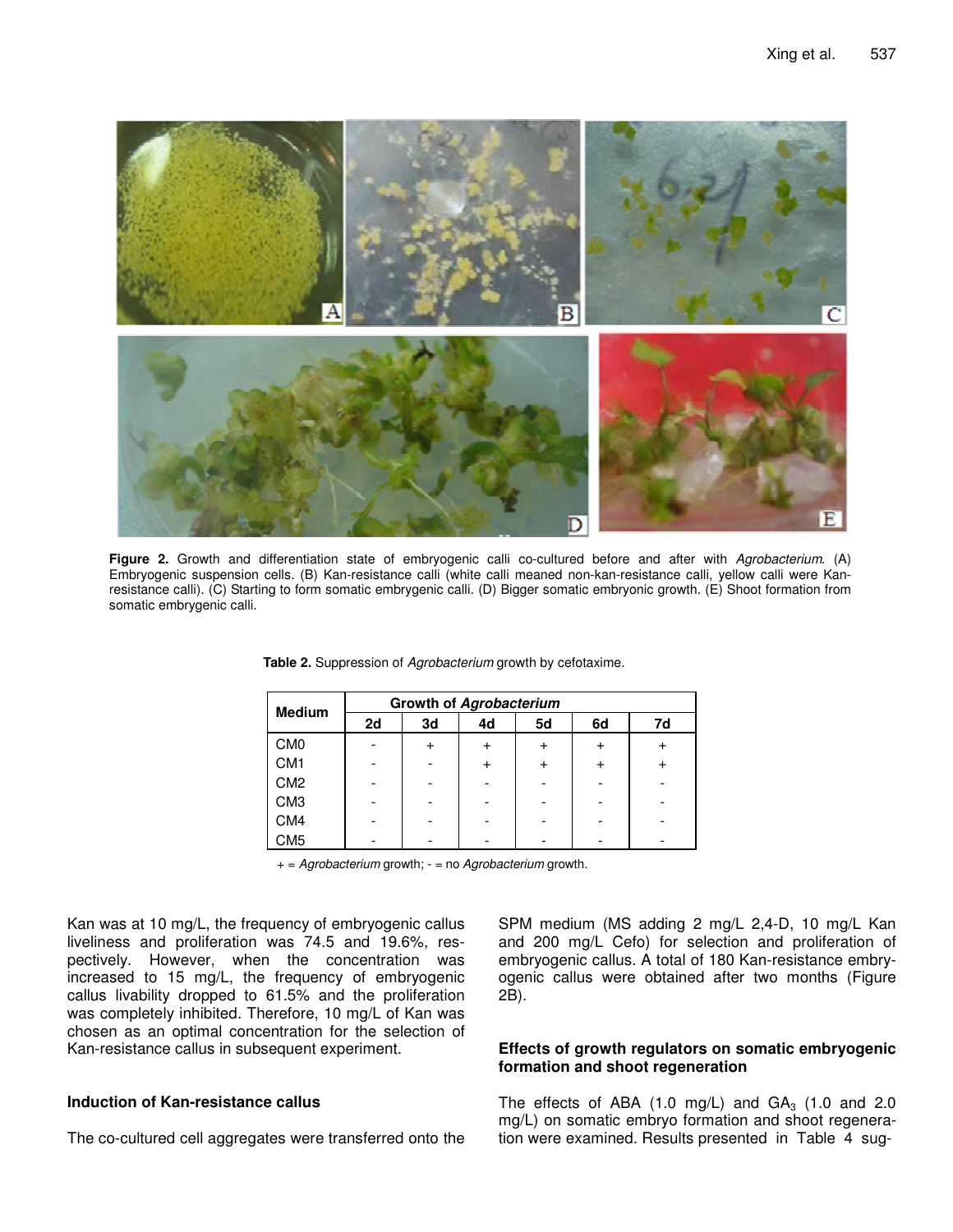| <b>Medium</b>    | Number of cell |               | <b>Livability of</b><br>embryogenic callus | <b>Proliferation of</b><br>embryogenic callus |      |  |
|------------------|----------------|---------------|--------------------------------------------|-----------------------------------------------|------|--|
|                  | aggregates     | <b>Number</b> | %                                          | <b>Number</b>                                 | %    |  |
| <b>CIM</b>       | 35             | 35            | 100                                        | 35                                            | 100  |  |
| CIM <sub>1</sub> | 42             | 41            | 97.6                                       | 40                                            | 95.2 |  |
| CIM <sub>2</sub> | 51             | 38            | 74.5                                       | 10                                            | 19.6 |  |
| CIM <sub>3</sub> | 39             | 24            | 61.5                                       | 0                                             | 0    |  |
| CIM4             | 36             | 19            | 52.8                                       | 0                                             | 0    |  |
| CIM <sub>5</sub> | 28             | 13            | 46.2                                       | 0                                             | 0    |  |

**Table 3.** Effects of Kan concentration on embryogenic callus livability and proliferation.

**Table 4.** Effects of growth regulators on somatic embryogenic formation and shoot regeneration.

| <b>Medium</b>   | <b>ABA</b><br>(mg/L) | GA <sub>3</sub><br>(mg/L) | Number of<br><b>Callus</b> | Frequency of somatic embryogenic<br>formation (%) | <b>Frequency of shoot</b><br>regeneration (%) |
|-----------------|----------------------|---------------------------|----------------------------|---------------------------------------------------|-----------------------------------------------|
| RM <sub>1</sub> |                      |                           | 78                         | 98.7a                                             | 19.2 <sub>b</sub>                             |
| RM <sub>2</sub> | .0                   | 0. ا                      | 55                         | 96.4a                                             | 30.9a                                         |
| RM <sub>3</sub> | .0                   | 2.0                       | 47                         | 87.2b                                             | 6.4c                                          |

a, b and c indicate values that are significantly different at the 5% level (p≤0.05) using Tukey's multiple comparison test.

gested no significant change in the rate of formed somatic embryogenic between RM1 and RM2 group (P>0.05). However, significant difference (P<0.05) between RM2 and RM3 group was observed, indicating compromised consistency in the rate of somatic embryogenic formation on the RM1 and RM2 media. Thus, 1.0  $mg/L$  GA<sub>3</sub> did not have a significant effect on the somatic embryogenic formation. Furthermore, when  $GA<sub>3</sub>$  concentration was increased to 2.0 mg/L, the rate of somatic embryogenic formation remarkably decreased.

A notable difference in the rate of shoot regeneration was found between RM2 and RM1 or RM3 groups (P<0.05), indicating that the rate of shoot regeneration on RM2 was higher than that on RM1 and RM3. However, in the presence of 2.0 mg/L  $GA<sub>3</sub>$ , the rate of shoot regeneration decreased. Data clearly demonstrated that adding of  $GA_3$  at low concentration (1.0 mg/L) to the medium containing 1.0 mg/L ABA improved the shoot regeneration. However, higher concentration of  $GA<sub>3</sub>$  (2.0 mg/L) affected both the rates of somatic embryogenic formation and shoot regeneration.

# **Regeneration of transgenic plants**

Embryogenic callus began differentiation (Figure 2C) and continued to grow (Figure 2D) on RM2 medium. After 4- 10 weeks, thirty five independent shoots were harvested (Figure 2E). Root formation was then induced on the GRM medium. Four weeks after the initiation, 12 rootforming shoots were obtained.

# **Molecular analysis of transformants**

The integration of the SBD2 gene into the genome of the transgenic plants was confirmed by PCR and Southern blot analysis. PCR was performed using SBD2 primers. PCR fragments (approximately 500 bp) corresponding to the amplified internal fragment of SBD2 gene were detected in the transgenic plant samples as well as in the positive control, but not detected in untransformed plant (Figure 3A), indicating the presence of SBD2 gene in the genome of the transgenic plants. Based on the PCR result, the transgenic plants were further investigated by Southern blot analysis. Results in Figure 3B showed the presence of the hybridization signals at 0.72 kb in all transformed plants as well as in the positive control, but absent in the untransformed negative control, confirming the integration of SBD2 gene in the genome of the transgenic plants.

# **DISCUSSION**

In our previous study, a SBD-technology for incorporating foreign proteins into starch granules during the biosynthesis process has been developed (Ji et al., 2003). The use of microbial starch-binding domain (SBD)-encoding region of cyclodextrin glycosyltransferase (CGTase) from Bacillus circulans as an anchor is the key of this technology, in which SBDs can be fused to a large choice of effector proteins to generate starches with new or improved functionalities. Furthermore, we have shown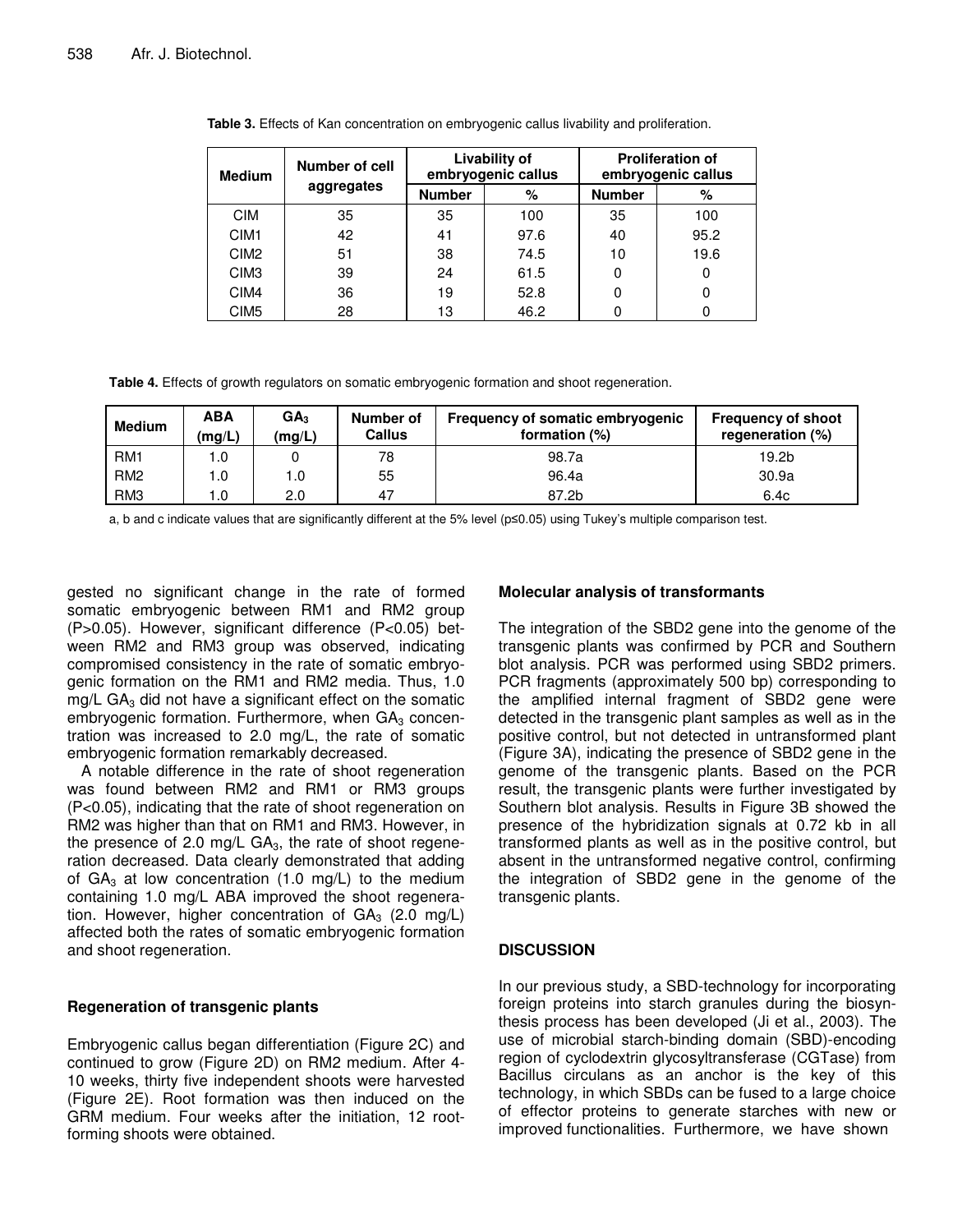

**Figure 3.** Confirmation of SBD2 gene integration into the sweet potato genome by PCR (A) and Southern blot analysis (B). P: positive control, pBIN19/SBD2 plasmid DNA used as template; C: negative control, untransformed plant genomic DNA used as template; 1-6: Transgenic plant; M: 4500 bp molecular marker.

that an artificial tandem repeat of SBD (SBD2) has much higher affinity for starch granules than single SBD (Ji et al., 2004), and this SBD2 can be used as an alternative for making SBD fusion proteins.

The sweet potato Xu55-2 is a major cultivar in China and it is grown mainly for human food. The development of an efficient and reproducible transformation system is needed for genetic manipulation of sweet potato via the SBD-technology to improve the crop.

In this study, genetic transformation of embryogenic suspension cultures of sweet potato cultivar Xu55-2 was conducted by using *A. tumefaciens* strain EHA105 containing the binary vectors pBIN19/SBD2 with SBD2 gene and NPT II gene. During the plant regeneration, an efficient selection concentration of Kan is required for the production of transgenic plants. It is known that Kan concentration for resistance embryogenic callus selection, proliferation and plant regeneration of various sweet potato cultivars varied from 25 mg/L to 100 mg/L (Moran et al., 1998; Zhai and Liu, 2003). Our results indicated that Xu55-2 sweet potato cells were more sensitive to Kan than other cultivars with an optimal concentration of 10 mg/L for selecting resistance calli, somatic embryos formation and plant regeneration. The difference in Kan concentration among various cultivars could attribute to the genotypic differences in sweet potato cultivars. We also observed that the process of shoot formation could be controlled by ABA and  $GA_3$ . A higher rate of shoot formation could be obtained in the medium containing 1.0 mg/L ABA and 1.0 mg/L GA<sub>3</sub> than in the medium containing only ABA. Data indicated that 1.0 mg/L  $GA<sub>3</sub>$ acted with 1.0 mg/L ABA in a synergistic manner for shoot formation. However, when the concentration of  $GA<sub>3</sub>$ in the medium was increased to 2.0 mg/L, not only this synergy disappeared but also the somatic embryos formation and the shoot regeneration were inhibited.

Results from this study suggested that the optimal concentration of cefotaxime for killing the rest of *Agrobacterium* after co-cultivation was 200 mg/L and the optimal concentration for kanamycin was 10 mg/L for both somatic embryo formation and plant regeneration. In addition, the highest frequency of shoot induction was obtained on the MS medium containing 10 mg/L Kan, 200 mg/L Cefo, 1.0 mg/L ABA and 1.0 mg/L  $GA_3$ . Based on the information obtained from the investigation, a genetic transformation system of embryogenic suspension cultures of sweet potato cultivar Xu55-2 using *A. tumefaciens* strain EHA105 with the pBIN19/SBD2 plasmid was established. The obtained embryogenic suspension cultures were precultured in the CIM liquid medium for 3 days. After transformation, the optimal coculture time was 4 days. The formation and proliferation of embryogenic callus were carried out on the MS medium containing 2 mg/L 2,4-D, 10 mg/L Kan, 200 mg/L Cefo for two months. The somatic embryogenic formation and shoot regeneration were carried out on the MS medium containing Kan 10 mg/L, Cefo 200 mg/L, ABA 1.0 mg/L and  $GA_3$  1.0 mg/L for 4-10 weeks. The formed shoots were harvested and induced for root growth on the MS medium containing 10 mg/L kanamycin for 4 weeks. The somatic embryo-derived transgenic sweet potato plants were successfully obtained. PCR and Southern blot analysis confirmed that SBD2 gene has been integrated into the sweet potato genome.

In summary, we have established a genetic transformation system in embryogenic suspension cultures of sweet potato with *A. tumefaciens* strain EHA105, which will guide the modification of sweet potato cultivar Xu55-2 for improvement via the SBD-technology.

## **ACKNOWLEDGMENTS**

This work was supported by National Natural Science Foundation of China (No. 30571183, 30771367), Jiangsu Education Department (No. JHB04-043) and Jiangsu "Liu da ren cai" Research Projects (Agriculture B). The authors wish to thank the Laboratory of Plant Breeding, Department of Plant Sciences, Wageningen University for providing the pBIN19/SBD2 plasmid.

#### **REFERENCES**

- Al-Juboory KH, Skirvin RM (1991). *In vitro* regeneration of *Agrobacterium*- transformed sweet potato. Plant Growth Regul. Sci. Am. Quart. 19: 82-89.
- Carelli MLD, Skirvin RM, Harry DE (1991). Transformation and regeneration studies of 'Jewel' sweet potato, in: Hill WA, Bonsi CK, Loretan PA (Eds.), Sweetpotato Technology for the 21st Century, TuskegeeUniversity, Tuskegee, AL, 52-60.
- Cheng M, Fry JE, Pang S, Zhou H, Hironaka CM, Duncan DR, Conner